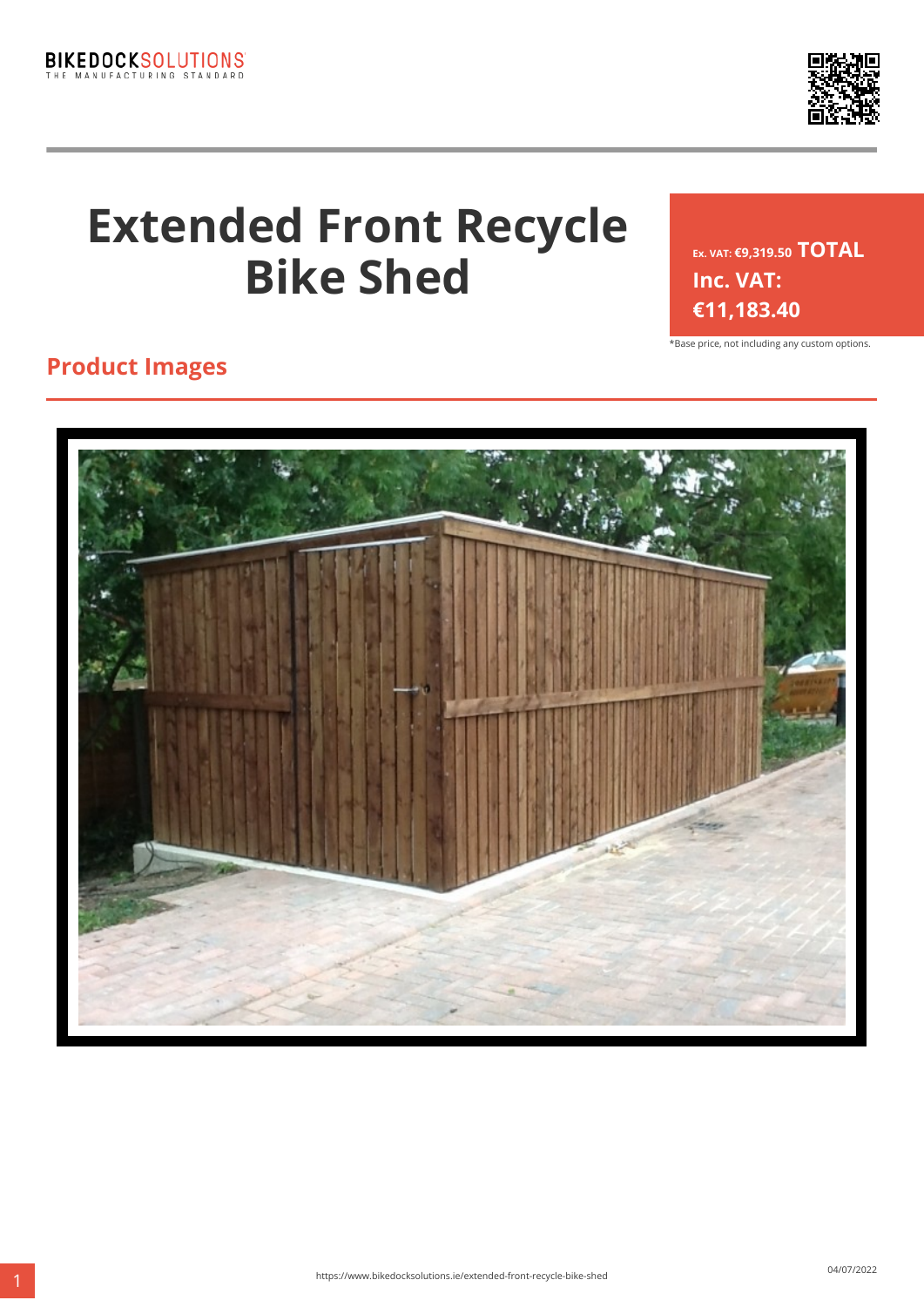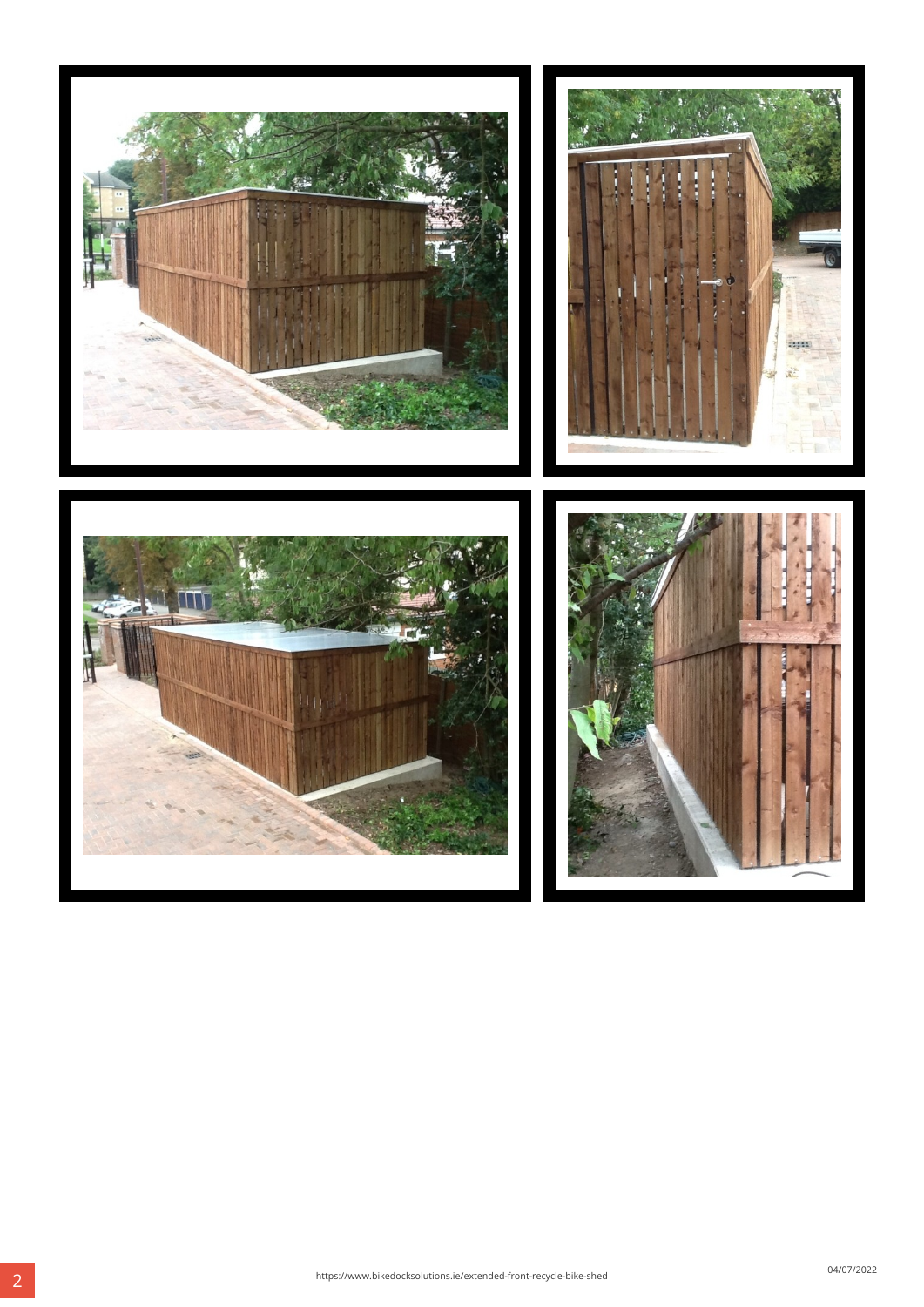**The Extended Front Recycle Bike Shed is ultra-secure option for a number of bikes to be stored externally. It could benefit an organisations green credentials as it would start life as an old shipping container. Our installation experts would deliver the enclosure to site and transform it into an eco-friendly wooden exterior.**

#### **Specification**

- Sustainable Wood clad panels
- Cycle parking bike stands, galvanised finish.
- Includes assembly bolts, expanding foundation bolts for concrete plinth and arrangement drawing for assembly
- No climb end frames with anti-vandal panels
- No crawl under perimeter
- Complies with secure storage as required by the Code for Sustainable Homes
- Hot dipped galvanised or polyester powder coated to BS EN ISO 1461:1999 standard finish
- Cycle Shelter comes with adjustable overground fixing feet
- This bike shelter can help contribute towards gaining ENE8 Cycle storage credits when used in the appropriate situation, under the Code for Sustainable Homes

Extended Front Recycle Bike Shed 6000mm x 2700mm x 2200mm (Other bespoke sizes available upon request)

**Typical delivery time**: 4-6 weeks

## **Additional Information**

Best Sellers M2 No